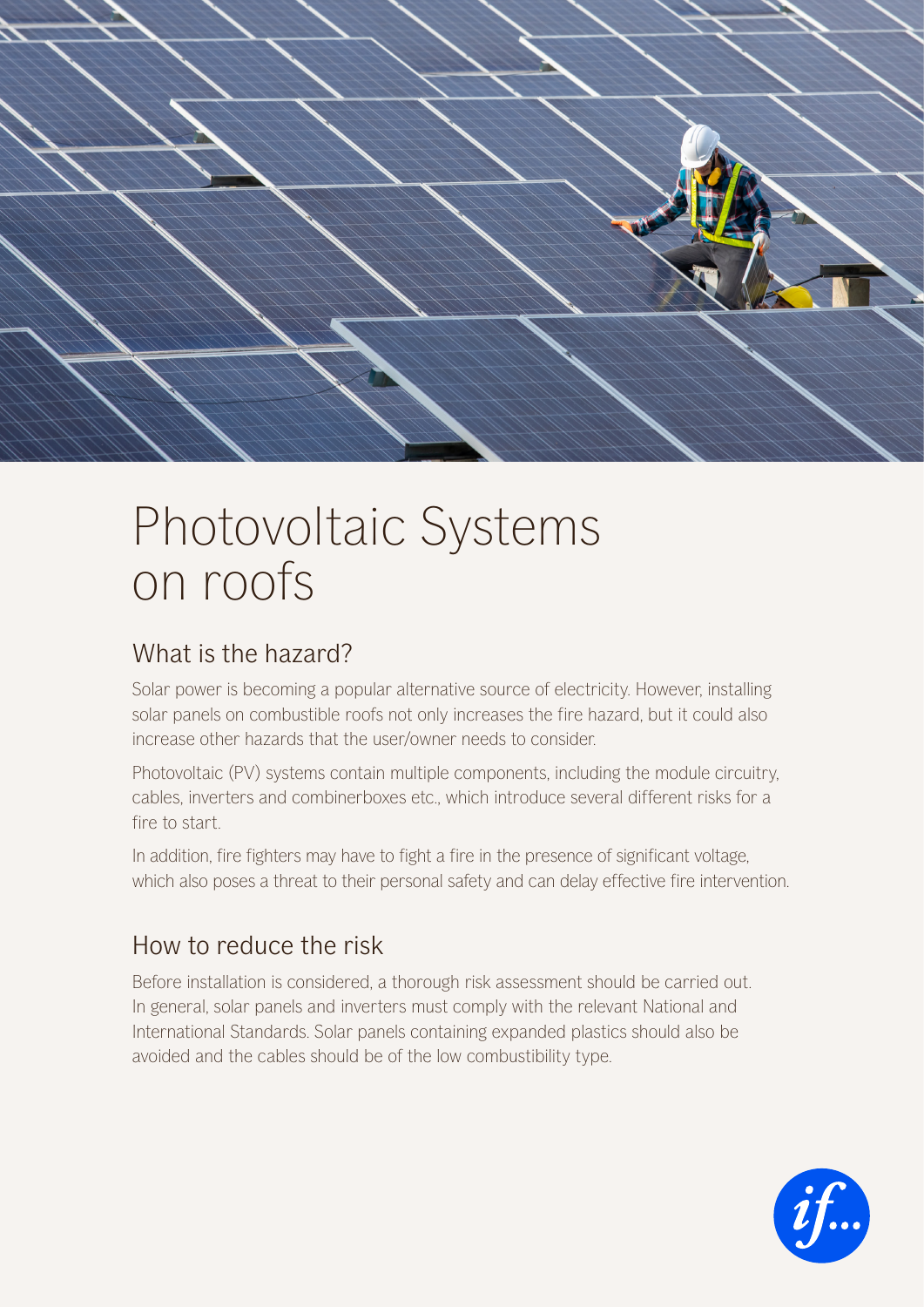Risk Assessment should include reviewing the structural integrity of the building is not affected by the additional weight of the PV systems and related components as well as due to additional wind loads. The roof condition should also be checked by an expert prior to the installation due to a lifetime of the PV system of at least 25 years.

Solar panels should not be installed on combustible building roofs or on roofs which have combustible insulation.

If P&C Insurance should be informed about the planned PV system in the starting phase of the project.

#### Installation

- A 4-eye review of the electrical design of the PV system should be done by an external expert prior to the installation. The electrical design should be checked at least against legal codes. An acceptance test should be done by same expert when the installation of the PV system is completed.
- Ensure that there is adequate roof drainage and check how the installation of the solar panels will affect the drainage system for the roof. Prepare a plan for the safe removal of snow.
- Module mounting systems should be firmly secured to the roof to prevent storm damage. The frames must be designed in such a way that they prevent dirt and water deposits.
- Ensure that the correct cabling is used. Low voltage cabling for low voltage applications. High voltage cabling for high voltage applications. All of the cables and connectors must be designed for outdoor usage.
- The panels and/or panel arrays and cables should be properly identified making it possible to switch-off panels for maintenance and/or in the event of an emergency.
- Lightning protection system should be provided and adapted being in line with legal codes afterward the new installation of a PV system.
- A sufficient distance should be maintained between solar panels, cable racks and roof surfaces for adequate ventilation.
- Positive and negative cables should be routed in the same trays to reduce the effect of induction from atmospheric electric activity leading to possible surges.
- All cables associated with the PV systems entering building structures should have surge protection.

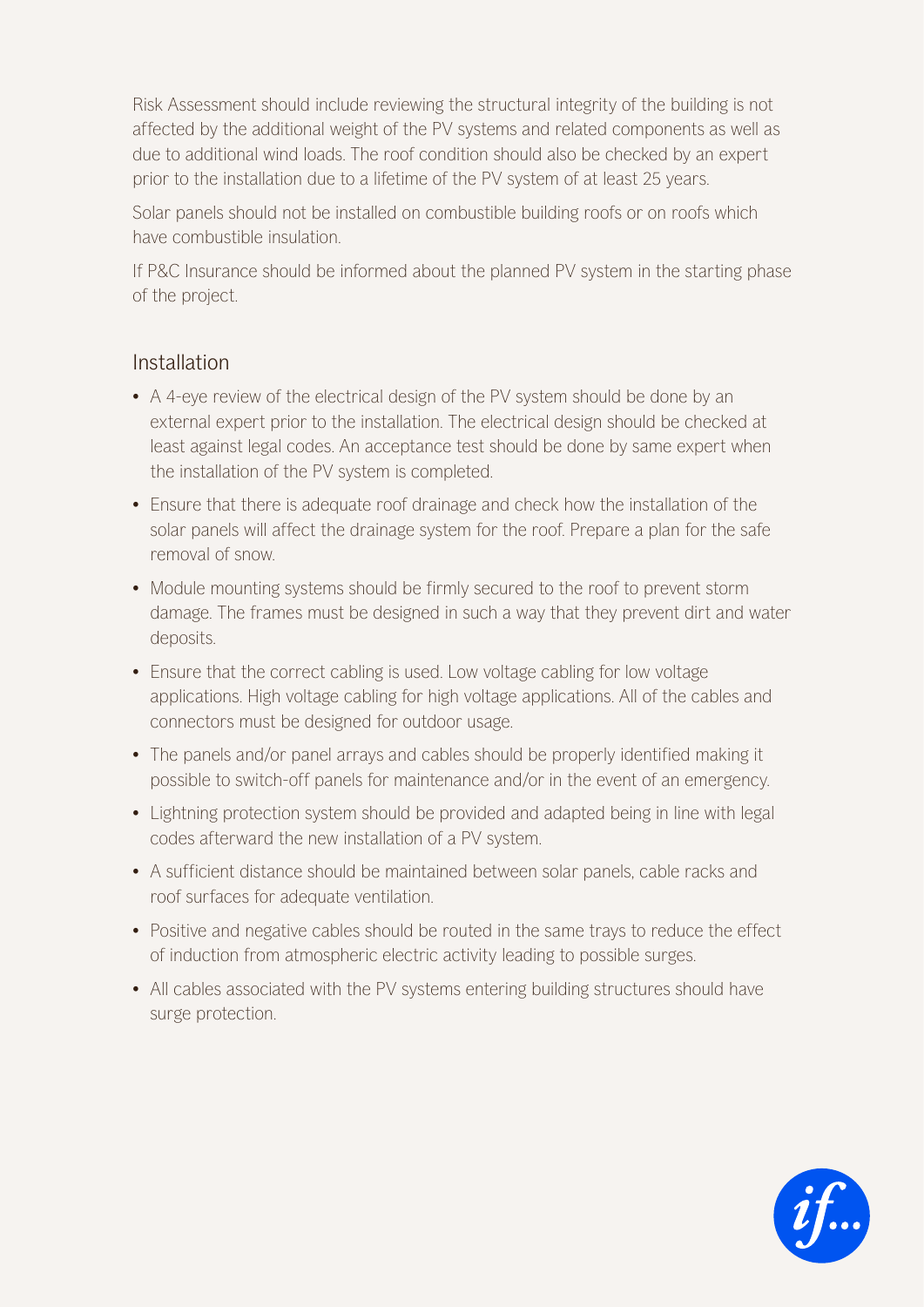Cables from the solar panels should not be routed through high hazard rooms such as a boiler room, a transformer room, switching rooms, flammable liquid storage rooms, etc.

- Solar panel arrays should be kept at a minimum distance of 1 metre from roof edges and roof vents, to reduce the risk of a fire spreading.
- Solar panel arrays should be kept at a minimum distance of 5 metres from a fire wall, to reduce the risk of a fire spreading.
- Cable trays should not be installed over a fire wall if fire proofing to the cable tray at the fire separation has not been provided.
- The inverter and associated equipment should preferably be installed outside on the rooftop. If this is not possible the inverter should be located in a separated, wellventilated, dry, non-combustible enclosure equipped with automatic fire detection and, if feasible, equipped with an automatic fire suppression system.

Cables should not lay directly on the roof and should be installed on non-combustible cable trays.

Inverters on the DC and AC sides should be equipped with surge protection.

- The remote control panel with circuit breakers for the panel arrays should be installed at a safe distance from the panels to allow safe access.
- In addition to the remote control panel having an emergency shut-off button, one should also be installed next to the access to the roof
- All alarms, including technical fault, should be centralized in a permanently manned location (or connected to an off-site central station to cover unoccupied periods). A response plan in respect of the alarm and technical fault should be developed.
- A thermographic inspection should be carried out on all of the electrical components, including cable connections, immediately after the solar array is ready to be used. Any identified faults should be repaired immediately.

#### Maintenance

Annual maintenance should be performed in accordance with the manufacturer's specifications, and should include the testing of circuit breakers, inverters, fault to ground detectors and the overall electrical balance of the installation.

- Mechanical connections to solar panel supports should also be inspected annually.
- The solar panel array insulation resistance should be tested every three years.
- Thermographic surveys should be conducted every two years, as a minimum, for detecting possible hot spots.